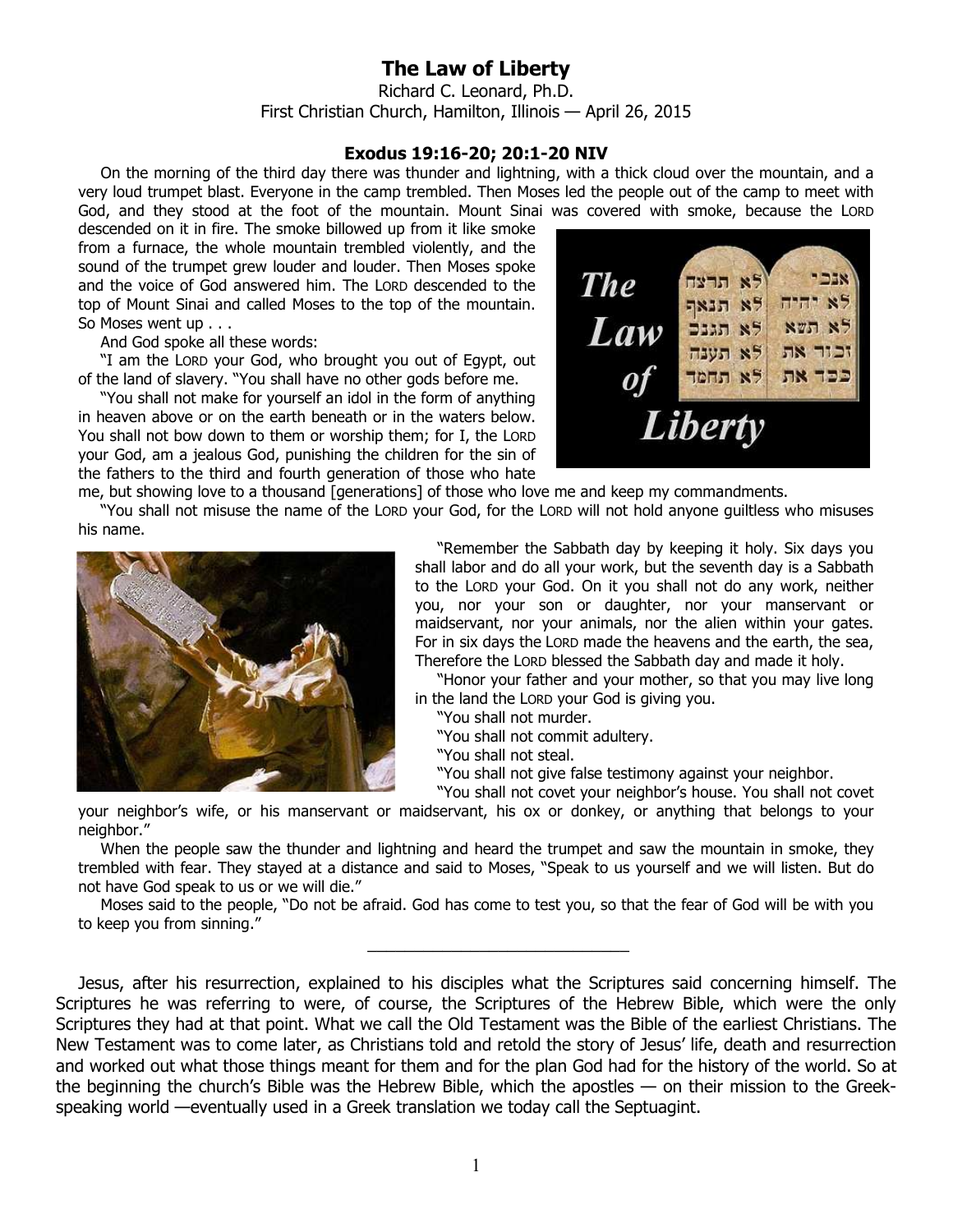Appearing to his disciples after the resurrection, Jesus told them, "Everything must be fulfilled that is written about me in the Law of Moses, the Prophets and the Psalms" (Luke 24:44). In explaining this, Jesus was referring to the three major sections of the Hebrew Bible, which are called torah, nevi'im and ketuvim: Law, Prophets, and Writings; with the Psalms (the largest book of the third section) standing for all the Writings.

As you can see, the order of our English Bible is different from that of the Hebrew. Our Bibles begin with the Law, or Pentateuch  $-$  the first five books. Then they have what are sometimes called books of history, beginning with Joshua and running through Ezra, Nehemiah, and Esther. The next section of the English Old Testament is sometimes called the poetic books, beginning with Job and the Psalms and running through the Song of Solomon. Finally, the English Old Testament ends with the prophetic books, beginning with the "major prophets" like Isaiah and concluding with the twelve "minor prophets," ending with Malachi.

But the Hebrew Bible, as Jesus described it, has a different order. The Law comes first, of course; but the word torah in Hebrew really means "teaching" or "instruction," not what we



call "law" today. So the Torah contains not only the laws of Moses, but also the narrative of world history beginning with the creation, the flood, and the tower of Babel. We then read about the lives of the Hebrew patriarchs — Abraham, Isaac, and Jacob — and how the Israelites were delivered from slavery in Egypt in that great event called the Exodus. After that they were given the Law on Mount Sinai, which Moses preaches to them a second in the Book of Deuteronomy (a name which means "second law").

The second section of the Hebrew Bible is called the Prophets, and it includes not only what we call the "prophets" in our English Bible but also many of those books of "history," from Joshua through 2 Kings. Those books are called the "Former Prophets," because they tell of men like Samuel, Elijah and Elisha who were prophets but didn't write books of prophecy. Then the Hebrew Bible proceeds to the writings of the "Latter

| <b>ENGLISH</b> | <b>HEBREW</b>      |
|----------------|--------------------|
| Law            | Law (Torah)        |
| <b>History</b> | Prophets (Nevi'im) |
| Poetic         | • Former           |
| Prophecy       | • Latter           |
|                | Writings (Ketuvim) |

Prophets," the same three "major prophets" we're familiar with  $-$  Isaiah, Jeremiah, and Ezekiel  $-$  and ending with the "Book of the Twelve," Hosea through Malachi.

Finally, at the end of the Hebrew Bible, comes a collection of books called simply the Writings everything that didn't get put into the Law and the Prophets. The collection begins with the largest book, the Psalms, which is why Jesus can mention the Psalms as standing for the whole collection when he refers to "the Law of Moses, the Prophets and the Psalms." Then come the other books we sometimes call the "poetic books" in our Bibles, though not in the same order. And some books

that are in the "history" or "prophets" sections of our English Bibles are in this third part of the Hebrew Bible instead, such as Daniel, Lamentations, Ezra, Nehemiah. In fact, the last books of the Hebrew Bible are the two books of Chronicles.

Why did I take you through this literary journey? In order to set the stage for what I'd like to present during the next few weeks. Jesus spoke of the Scriptures as these three divisions of the Hebrew Bible: the Law, the Prophets, and the Writings. For three of the Sundays leading up to Pentecost, May 24, I'd like to teach from a passage in each of these three sections. Today we'll focus on a passage from the Law, or Torah. Next Sunday, God willing, we'll look at a passage from the Prophets. The Sunday after that, May 10, we'll interrupt the sequence, because that will be both Mother's Day and the Sunday before Ascension, when we'll talk about Jesus' ascension to the Father. Then we'll resume the sequence the following Sunday with a passage from the Writings, which will then bring us to Pentecost and the celebration of the coming of the Holy Spirit upon the church.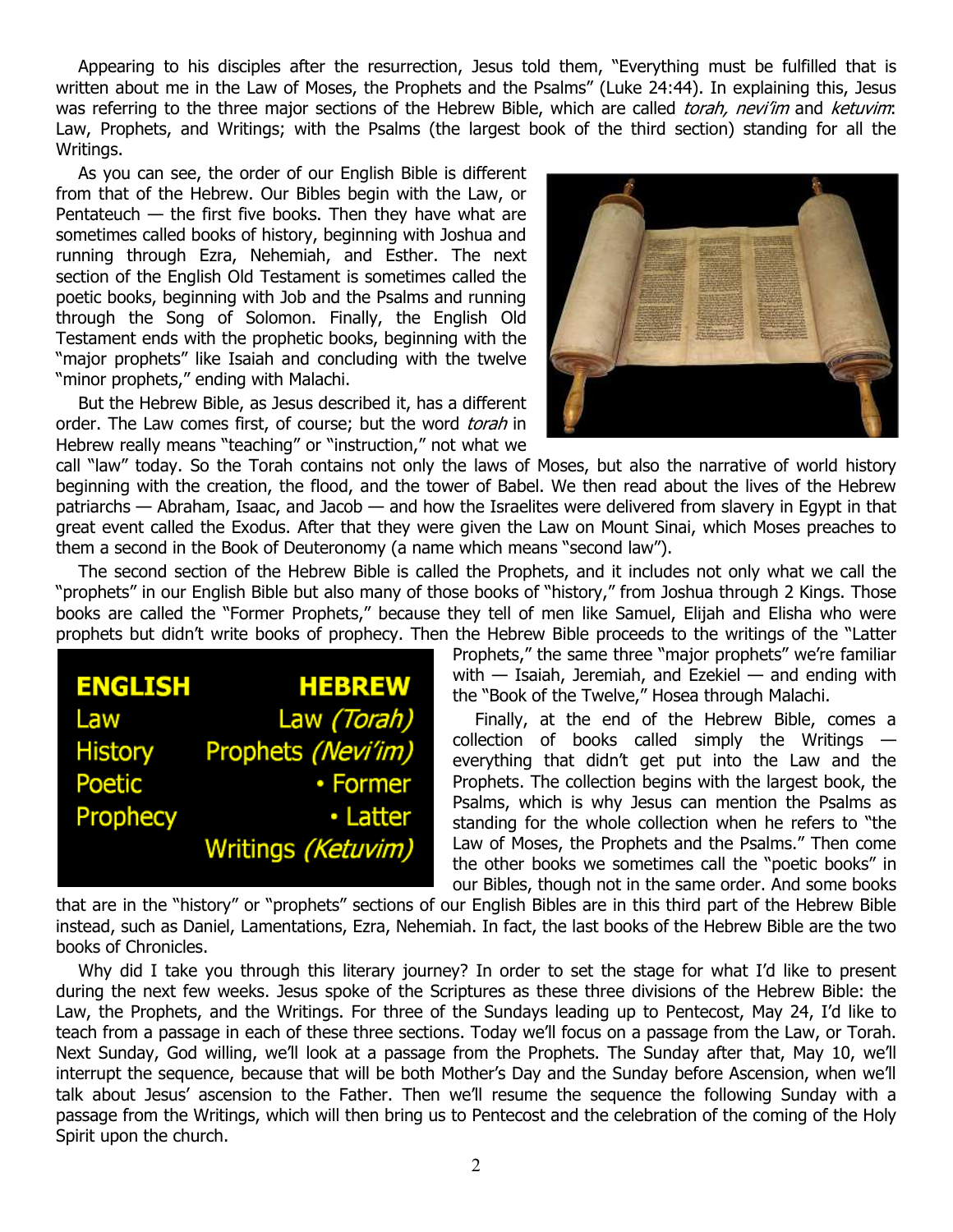Today, then, our topic is from the Law, the Torah or five books of Moses. And out of this section I've picked a passage that's familiar to all of us, one of the Bible's key passages that many Christians know by heart. You realize I'm speaking of what we call the Ten Commandments, the beginning of the Law the Lord gave Moses on Mount Sinai. In the Hebrew Bible they're not called the "ten commandments," but the "ten words" — or, to use the Greek term, the Decalogue. And today I'm calling these words the "Law of Liberty," for reasons I will explain as we proceed.

Did you know there are actually four sets of the Ten Commandments in the Bible? The passage we read from Exodus 20 is the first set, and then Moses repeats these same commandments (with some changes to one of them) in Deuteronomy, chapter 5, just before the Israelites are to cross the Jordan into the promised land of Canaan. In between, there are two more sets. In Exodus 23 Moses gives a list of ten commandments about the Sabbath, the three annual festivals, and other practices. Then, in Exodus 34 after Moses has encountered the Israelites' disobedience in worshiping the golden calf, the Lord gives him a similar set of commandments about festivals and sacrifices. Scholars call these two sets the "ritual Decalogue," because these commandments have to do with worship and ceremony. But what we usually call the Ten Commandments are the sets from Exodus 20 and Deuteronomy 5, and they have to do with how we worship the Lord and also with how we deal with other people.

Nevertheless, when we ask what the Ten Commandments are, let's remember that they're the "ten words." They're not simply laws, as a government might pass a law today, but they're teaching or instruction in how to live in a way that's pleasing to God. And they have a worship function. How do we know this? Just ask

yourself: Why are there ten commandments  $-$  not eleven, say, or nine? Well, *what do you have ten of?* You know the answer! There are ten commandments because you can count them off on your fingers! That means they're intended to be recited from memory, just as Moses says: "But the word is very near you; it is in your mouth and in your heart, so that you can do it" (Deuteronomy 30:14). Psalm 50, a Psalm of Asaph, gives us another hint about this:

But to the wicked, God says: "What right have you to recite my laws or take my covenant on your lips? You hate my instruction and cast my words behind you. When you see a thief, you join with him; you throw in your lot with adulterers. You use your mouth for evil and harness your tongue to deceit. You speak continually against your



brother and slander your own mother's son. These things you have done and I kept silent; you thought I was altogether like you. But I will rebuke you and accuse you to your face" (Psalm 50:16-20).

These words reflect the dishonoring of several of the precepts we find in the Ten Commandments. "Why are you reciting my covenant laws," God is asking," when you have no intention to keep them?" Evidently it was the practice of the Israelites to recite the commandments in worship, because that was how they visualized God appearing to them: in his spoken Word, especially, the opening words of their covenant with the Lord. That's not a bad idea for us today, and in fact the Holy Communion service of some churches includes the reciting of the Ten Commandments. God comes to us as we speak forth his Word.

But let's turn now to the content of the Ten Commandments, or Ten Words. As you can see, the first four have to do with our devotion to the Lord, while the last six relate to how we deal with other people. Naturally, these two aspects can't be separated. How God's people relate to each other, and even to those who haven't yet come into the family of God, depends on how faithful they are to the Lord himself. So in giving these laws to the people of Israel, the Lord has in mind not just how each individual is to serve him but also what kind of life his people will share together.

The Law given through Moses was supposed to be the pattern that would govern how the people of Israel would live in the land of promise, and how they would carry out their mission. That mission was to be the calling given to their father Abraham when the Lord made a covenant with him: "I will make you into a great nation and I will bless you; I will make your name great, and you will be a blessing. I will bless those who bless you, and whoever curses you I will curse; and all peoples on earth will be blessed through you" (Genesis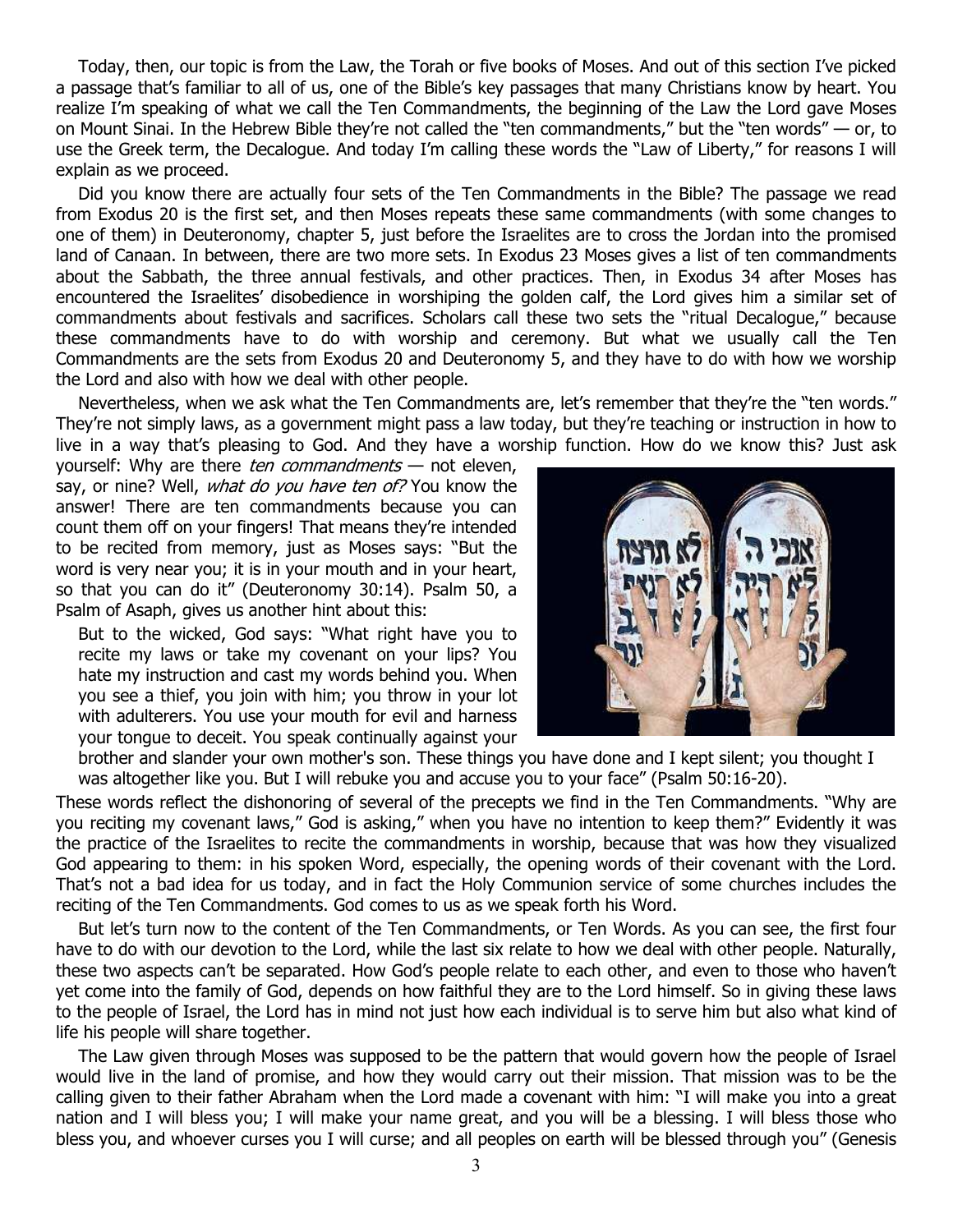12:2-3). This covenant, this purpose of the Law, is reaffirmed in the crucifixion and resurrection of Jesus, so that the apostle Paul can write to the Galatians: "He redeemed us in order that the blessing given to Abraham might come to the Gentiles through Christ Jesus, so that by faith we might receive the promise of the Spirit" (Galatians 3:14). The real purpose of the Law isn't so we can earn God's favor by keeping it; the real purpose is so that you and I can be the kind of people who will bring God's blessing to others and help them to come into the life of God's new creation.

Four Commandments about the Lord: . Worship and serve Him only. . Don't make images of Him. . Don't use His Name casually. · Observe His special day. Six commandments ab out peopl • Honor parents. · Don't murder. · Don't steal. · Keep marital fidelity. · Don't give false testimony. . Don't covet what others have.

So the first commandment is the basic one: "I am the LORD your God, who brought you out of Egypt, out of the land of slavery. You shall have no other gods before me." Being loyal to the Lord alone is our loving response to what he has done for us in setting us free — which is one reason we can call the Ten Commandments the "Law of Liberty." As James, the brother of Jesus, wrote in his letter, "He who looks into the perfect law, the law of liberty, and perseveres, being no hearer that forgets but a doer that acts, he shall be blessed in his doing" (James 1:25). The people of Israel should have been grateful to God, and obedient to him, because he had set them free from the oppressive conditions of their Egyptian slavery. In the same way, you and I want to be obedient servants of the Lord

because of what he has done for us in the resurrection of Jesus, and the Gospel. He has delivered us from a false understanding of what life is all about, and given us the truth about our purpose  $-$  to be God's new creation in Christ — so that we're not pulled down into the sorry and pointless way of life in which so many people this world over are trapped.

So all the commandments really follow from that first one, to worship and serve the Lord only. It's because God has delivered us, given us liberty, that we're careful not to put anything else in his place, or worship something else thinking it's God. We don't use the name of the Lord lightly, but treat his name with all seriousness and respect. And we set aside a special day to gather with other worshipers to give God praise, and listen to his Word.

And then, because we're servants of this God who has had mercy on us, we treat other people with honesty and respect. We take care of our parents, who gave us life. We don't act in murderous anger against our fellow human beings, or violate the covenant we've made with our marriage partner. We don't take from others what doesn't belong to us, or spread false



accusations against people we deal with. And we don't manipulate or trick other people into giving us something they don't want to give, or doing something they don't want to do. That's the biblical meaning of coveting. To covet doesn't mean that we want something we shouldn't have  $-$  we can all be quilty of that from time to time. Coveting means we maneuver another person into a position where they feel forced to give us what we want.

All of this sounds perfectly reasonable to us, doesn't it? But some people view these Ten Commandments as a threat. In recent years the Ten Commandments have been in the news because atheists are doing their best to remove them from any public place where they've been put up, such as courthouses or parks. There's a concerted atheist campaign, as you know, to remove all Christian symbols or statements from any public setting, and that campaign is reaching a ridiculous extreme. The next thing you know, they'll be after Google Maps or Rand McNally to remove any cross streets from city maps, or crossroads from county maps. After all, when two roads cross at right angles someone looking down from an airplane might get the impression that the city is endorsing Christianity by putting crosses everywhere. And I'm sure the atheists will want to ban graph paper, too, because of all the intersecting lines.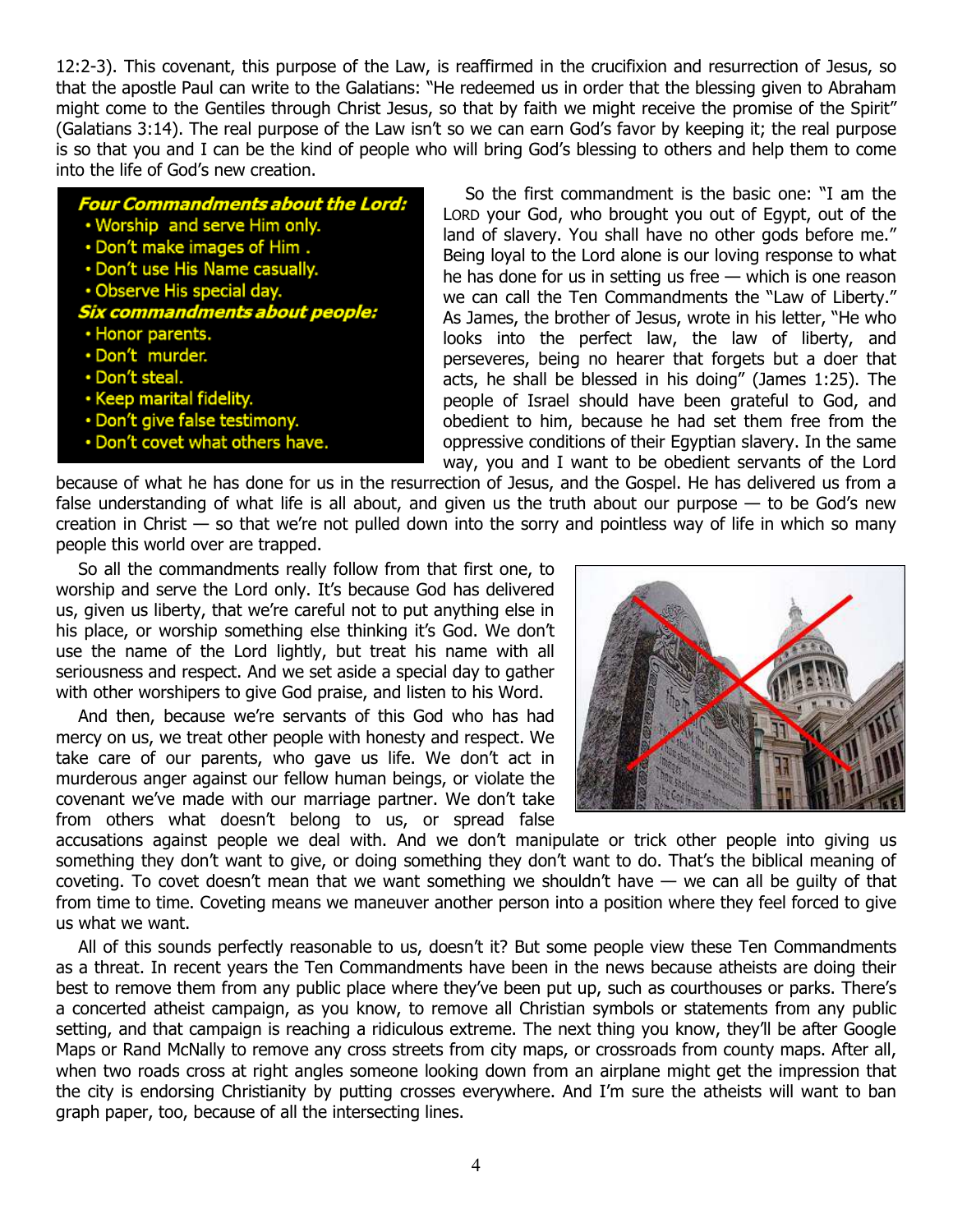

What's odd about this atheist "crusade" — or, actually, anti-crusade — against the Ten Commandments is that they aren't a Christian text at all. In fact, the Commandments aren't even a biblical innovation. What the Lord gave Moses on Mount Sinai wasn't really that novel. As I said, these commandments are in the form of ten words because that makes them easy to recite in worship. But the specific laws themselves  $-$  are they really so specifically Christian, or Jewish, that no one else would care to live by them?

Think about that for a moment. Could *any* culture, or any society, survive if it didn't have the Ten Commandments in some form? Imagine a civilization, for example, that didn't have a rule about stealing from other

people, or just killing other people indiscriminately. Try this experiment with your atheist friend. When he or she isn't looking, take their wallet or their purse. When they discover what you've done, they'll confront you. "You stole my wallet! Give it back!" And you answer, "But 'Thou shalt not steal' is part of the Ten Commandments, and that's a Christian rule. You don't believe in Christianity, do you? So what's the big deal about your wallet?"

You see, the Commandments aren't really biblical law at all. They're what's called "natural law," principles that apply to any culture or civilization. And the society that disregards them is headed for chaos and disintegration. Could any civilization last if it mistreated its elderly, or encouraged people to lie about others? The family is basic to human society; could any culture last very long if began to treat marriage as though it had no meaning  $-$  a good question we might be asking ourselves today in the United States. Perhaps the Ten Commandments are just common sense, and they'll endure as the necessary basis for a healthy culture whether or not somebody wants to pull them down and hide them from public view.



Well, then, what about the first two commandments: "You shall have no other gods beside me, and you shall not bow down to any idol of your own making." Aren't those *religious* commandments? The truth is, everyone has a religion of some kind. Theologian Paul Tillich defined religion as "ultimate concern," and he said that everyone has something that concerns them ultimately, even if it's the concern to avoid having any ultimate concern. Even atheism, then, is really a religion, the concern to avoid being religious. Or a person's religion might be that very unscientific philosophy that's called "evolution." Or it might be the determination to enforce what's "politically correct." Or a person might be religiously committed to impressing and pleasing



other people, leading to dysfunctional family patterns such as the alcoholic husband and his enabling wife.

Most commonly, by ignoring those first two commandments people just make themselves, and their own preferences, into their gods. Without those commandments, we would just worship another holy trinity: "Me, Myself, and I." That's happening today in our culture; people insist on being their own authority and nobody else can tell them what to do. We're all infected with this idea, as the marketers know when they invent slogans like "Have it *your* way" or "Be all *you* can be."

The apostle Paul has an interesting comment in Romans 7:7. Discussing the Law, he summarizes the entire set of commandments in the tenth Commandment: "You shall not